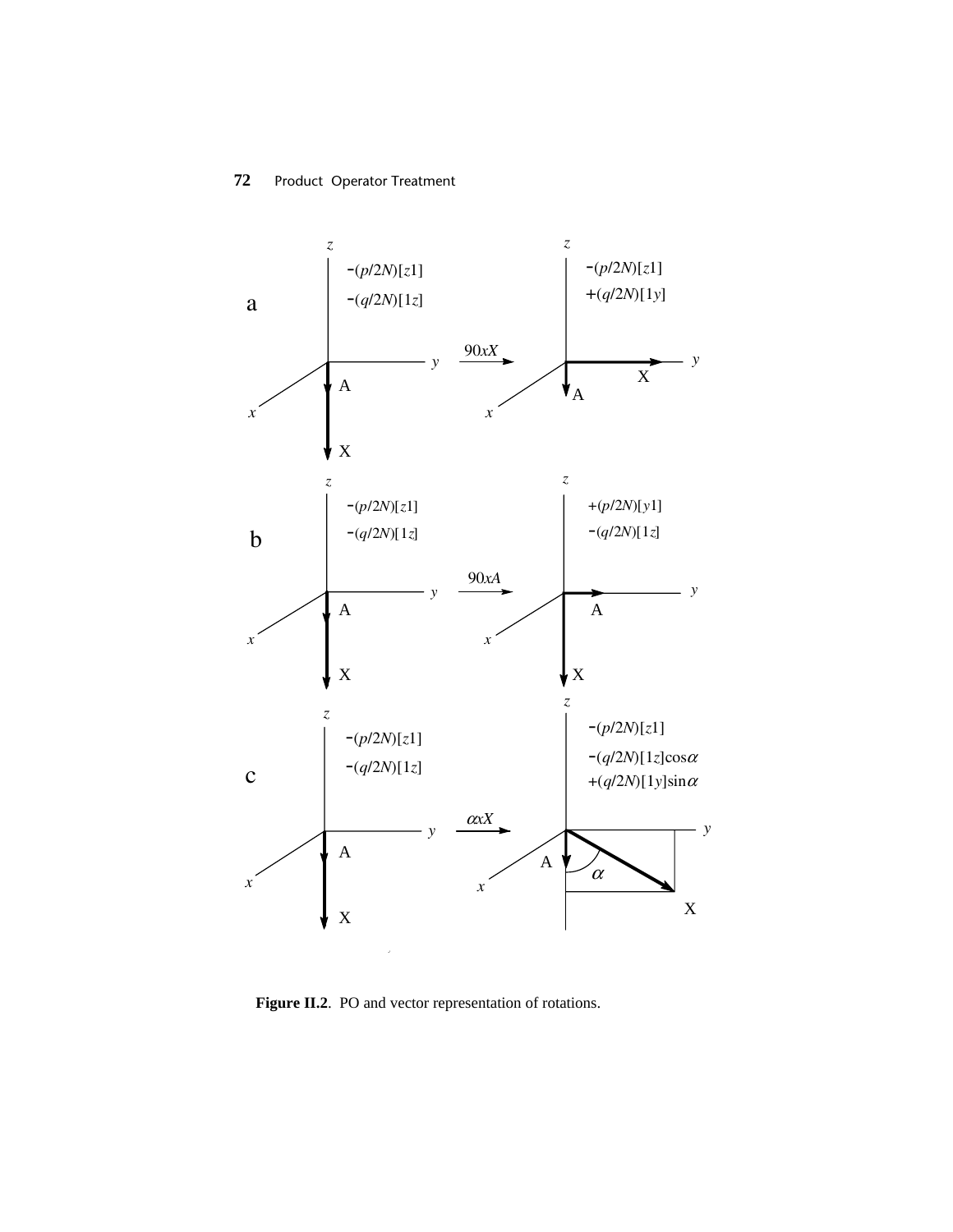It must be mentioned at this time that only POs containing *x*, *y*, or *z* for one spin and 1 for the other(s) represent magnetization components along the corresponding Cartesian axes and have a vector representation. Nevertheless, the rotation applied to all other POs can be treated in the same way as above, by considering separately each factor in the product.

The great advantage over the density matrix formalism is that we can apply this approach to systems larger than two spins without the considerable increase in the computation volume (for  $CH<sub>3</sub>$  the matrix is 16x16, i.e., it has 256 elements). In an AMX system (three spin 1/2 nuclei):

$$
\begin{aligned}\n[zzz] \xrightarrow{90yA} [xzz] \\
\text{AMX} \xrightarrow[xzz] \xrightarrow{180xM} -[xzz] \\
-[xzz] \xrightarrow{180xA} -[xzz]\n\end{aligned}
$$

Nonselective pulses affect more than one nucleus in the system. For example:

$$
[zz] \xrightarrow{90xAX} [yy]
$$

$$
[xz] \xrightarrow{90xAX} -[xy]
$$

$$
[zz] \xrightarrow{90yAM} [xx]
$$

For rotations  $\alpha$  other than 90° or 180°, nonselective pulses affecting *n* nuclei must be handled in *n* successive operations. For instance, a nonselective pulse  $\alpha xAX$  applied to the product operator [*zy*] is treated in the following sequence:

$$
\begin{array}{l}\n[zy] \xrightarrow{\alpha xA} - [zy]\cos\alpha - [yy]\sin\alpha \\
\xrightarrow{\alpha xX} - [zy]\cos^2\alpha + [zz]\cos\alpha \sin\alpha - [yy]\sin\alpha \cos\alpha - [yz]\sin^2\alpha\n\end{array}
$$

These two operations may be performed in any order.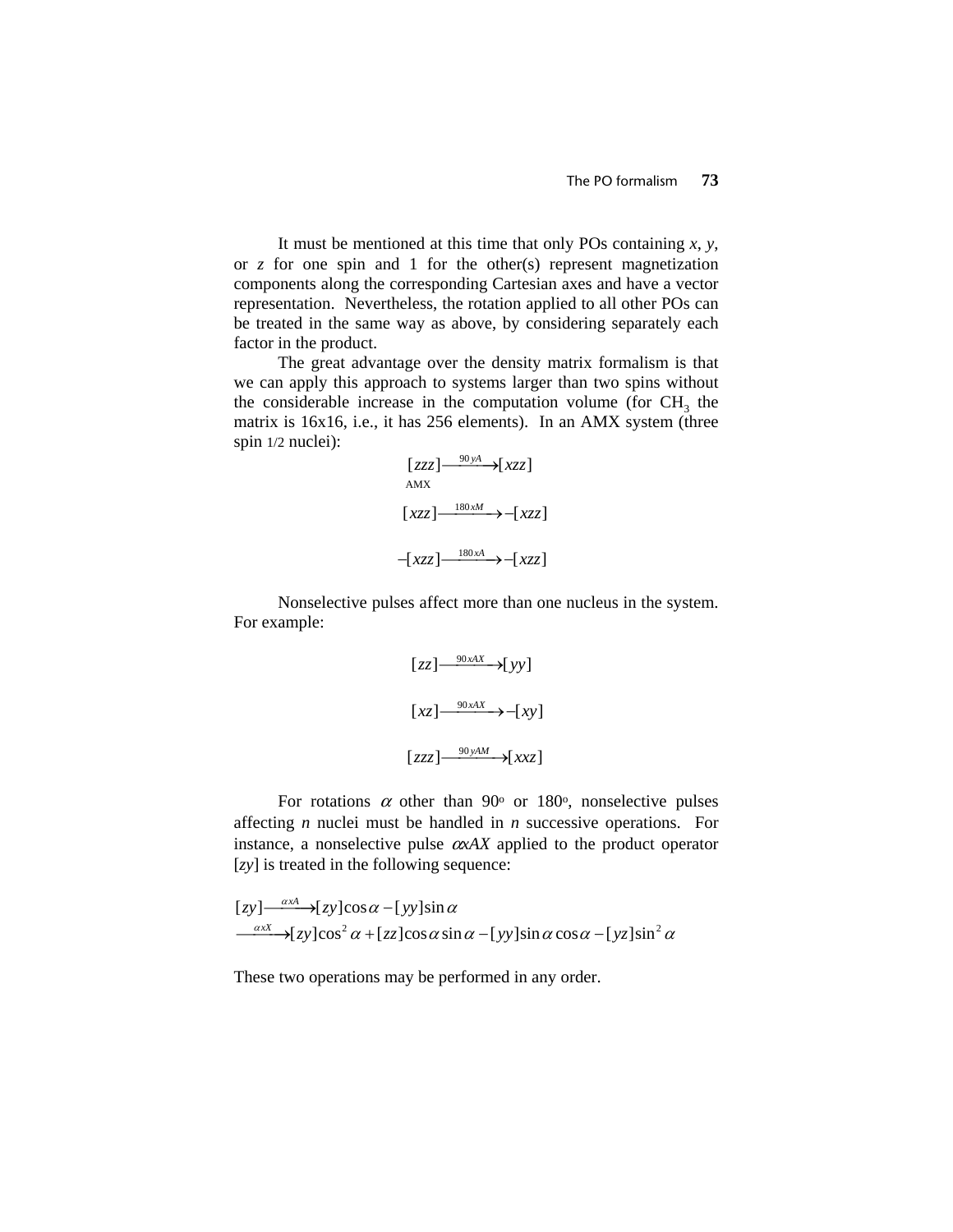# **7. TREATMENT OF EVOLUTIONS IN THE PRODUCT OPERATOR FORMALISM**

As shown in Appendix F, the evolution of coupled spins is conveniently treated in two steps. Step 1: we consider the system noncoupled (chemical shift evolution only). Step 2: we calculate the effect of coupling.

#### **Step 1 (shift evolution)**

A shift evolution is equivalent to a rotation about the *z* axis by an angle  $\alpha = \Omega t$ . Example:

$$
[x1] \xrightarrow{\text{shift A}} [x1] \cos \Omega_A t + [y1] \sin \Omega_A t
$$

The analogy with the vector representation is shown in Fig. II.3.



Figure II.3. PO and vector representation of a coupled evolution. The angle  $\alpha = \Omega_A t$ .

Another example:

$$
[zy] \xrightarrow{\text{shift } X} [zy] \cos \Omega_x t - [zx] \sin \Omega_x t
$$

The rule of thumb for shift evolution is :

PO after evolution = (PO before evolution)  $\cos \Omega t$  + (PO before evolution in which *x* is replaced by *y* and *y* by  $-x$  for the spin affected by evolution)  $\sin\Omega t$ . The labels 1 and *z* are invariant.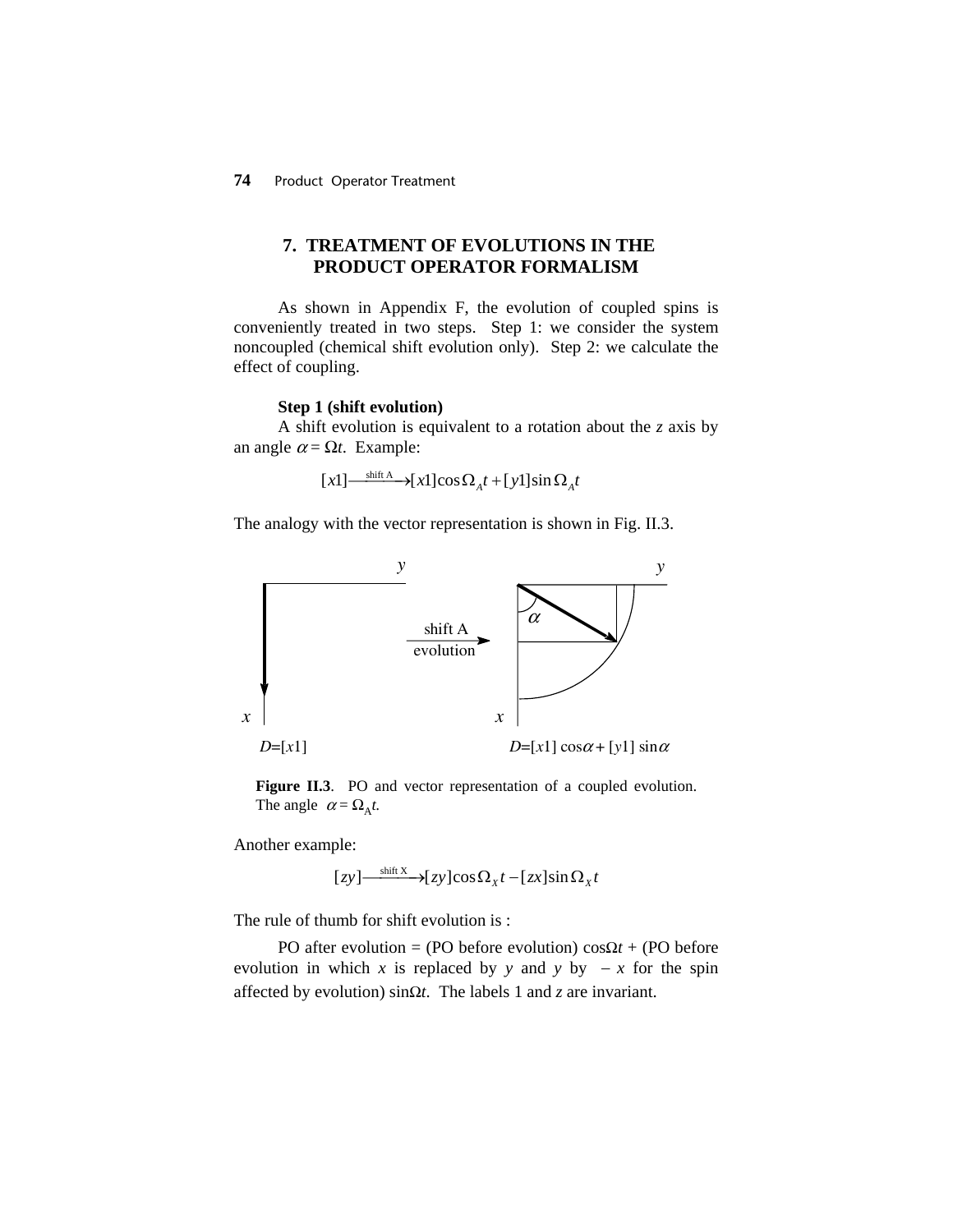If more than one nucleus in the system is subject to shift evolution, these evolutions have to be treated as separate steps (the order is immaterial). Example:

$$
[xyz] \xrightarrow{\text{shift A}} [xyz] \cos \Omega_A t + [yyz] \sin \Omega_A t
$$
  
\n
$$
\xrightarrow{\text{shift M}} [xyz] \cos \Omega_A t \cos \Omega_M t - [xxz] \cos \Omega_A t \sin \Omega_M t + [yyz] \sin \Omega_A t \cos \Omega_M t - [yxz] \sin \Omega_A t \sin \Omega_M t
$$
 (II.22)

The X spin is represented by  $z$  in the POs. Therefore the "shift  $X$ " does not bring any further change in (II.22).

With the notations

$$
\cos \Omega_A t = c \qquad \cos \Omega_M t = c' \qquad \cos \Omega_x t = c''
$$
  

$$
\sin \Omega_A t = s \qquad \sin \Omega_M t = s' \qquad \sin \Omega_x t = s'' \qquad (II.23)
$$

the relation (II.22) becomes

$$
[xyz] \xrightarrow{\text{shift A, M, X}} cc'[xyz] - cs'[xxz] + sc'[yyz] - ss'[yxz]
$$

One more example :

$$
[xyy] \xrightarrow{\text{shift A}} c[xyy] + s[yyy]
$$
  
\n
$$
\xrightarrow{\text{shift M}} cc'[xyy] - cs'[xxy] + sc'[yyy] - ss'[yxy]
$$
  
\n
$$
\xrightarrow{\text{shift X}} cc'c'[xyy] - cc's'[xyx] - cs'c'[xxy] + cs's'[xxx]
$$
  
\n
$$
+ sc'c'[yyy] - sc's'[yyx] - ss'c'[yyy] + ss's'[yxx]
$$

## **Step 2 (J coupling evolution)**

According to the rules presented in Appendix F the coupling between two spins is active only when one of the nuclei appears in the PO with an *x* or *y* while the other nucleus is represented by *z* or 1. Examples :

```
[xzz] – couplings J_{AM} and J_{AX} are active, but J_{MX} is not.
 AMX
```
 $[xyz]$  – couplings  $J_{AX}$  and  $J_{MX}$  are active, but  $J_{AM}$  is not.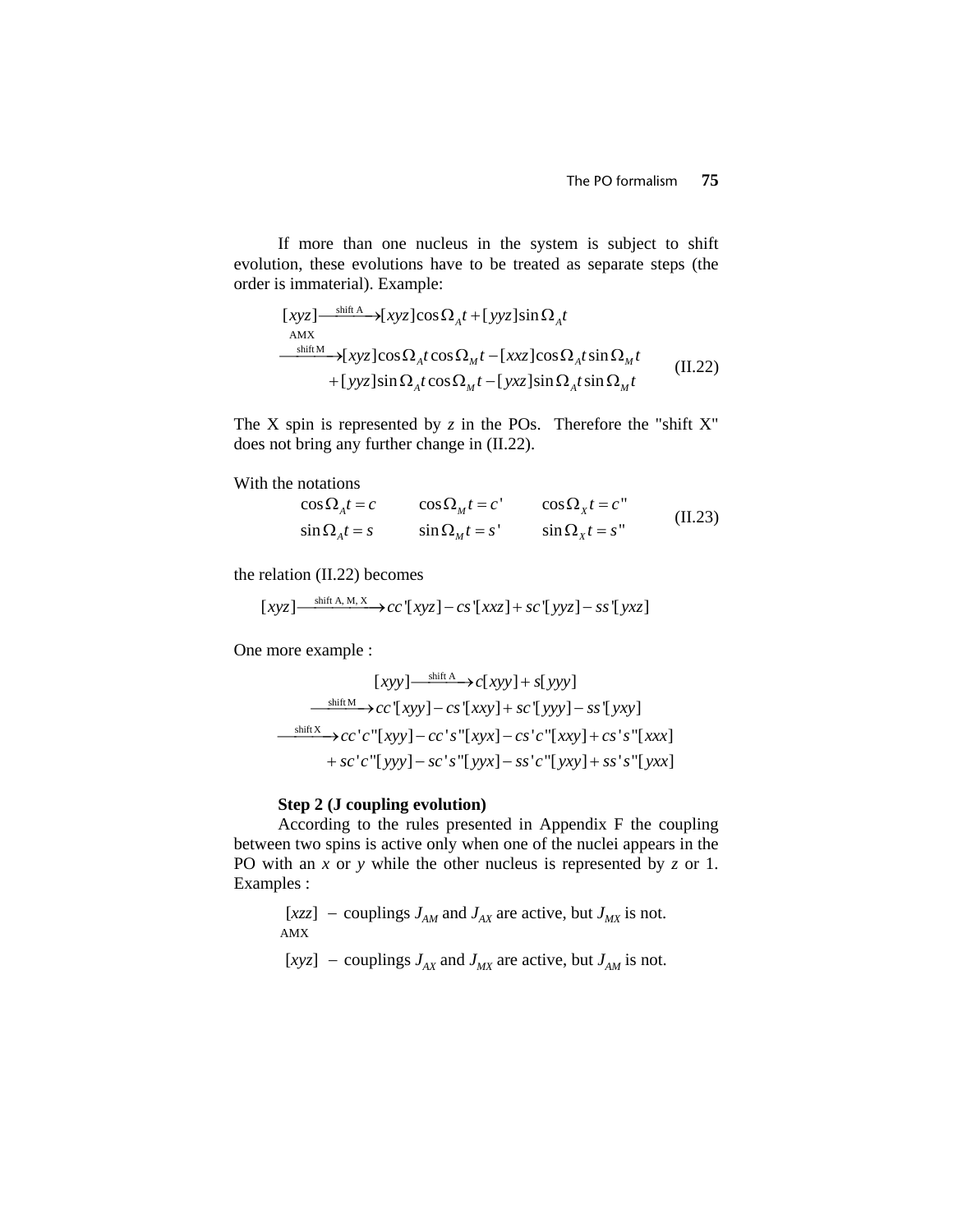Another example:

[xyy] – no coupling is active  $1$ 

For every coupling that is active, the step 2 rule is: PO after evolution = (PO before evolution)  $\cos \pi Jt$  + (PO before evolution with *x* replaced by *y*, *y* by  $-x$ , 1 by *z*, and *z* by 1) sin  $\pi Jt$ .

Examples:

-

|                                                                                                                  | $[xz] \xrightarrow{J_{AX}} C[xz] + S[y1]$        | with | $C = \cos \pi J_{4x}t$<br>$S = \sin \pi J_{4x}t$ |  |  |  |
|------------------------------------------------------------------------------------------------------------------|--------------------------------------------------|------|--------------------------------------------------|--|--|--|
|                                                                                                                  | $[xyz] \xrightarrow{J_{AX}} C[xyz] + S[yy1]$     |      |                                                  |  |  |  |
| $\frac{J_{MX}}{\sqrt{2}}$ $\rightarrow$ $CC$ $[xyz]$ $\frac{-CS}{[xx1]}$ $\frac{+SC}{[yy1]}$ $\frac{-SS}{[yxz]}$ |                                                  |      |                                                  |  |  |  |
| where                                                                                                            | $C = \cos \pi J_{AX}t$ $C' = \cos \pi J_{AM}t$   |      |                                                  |  |  |  |
|                                                                                                                  | $S = \sin \pi J_{AY} t$ $S' = \sin \pi J_{AY} t$ |      |                                                  |  |  |  |
| Combinations of steps 1 and 2 are illustrated by two examples.                                                   |                                                  |      |                                                  |  |  |  |
| System AM $[x1] \xrightarrow{\text{shift A}} c[x1] + s[y1]$                                                      |                                                  |      |                                                  |  |  |  |
| $\frac{J_{AM}}{I_{AM}}$ > $cC[x1]$ + $cS[yz]$ + $sC[y1]$ - $sS[xz]$                                              |                                                  |      |                                                  |  |  |  |
| System AMX $[x11] \xrightarrow{\text{shift A}} c[x11] + s[y11]$                                                  |                                                  |      |                                                  |  |  |  |
| $\frac{J_{AM}}{I_{AM}}$ > $cC[x11]+cS[yz1]+sC[y11]-sS[xz1]$                                                      |                                                  |      |                                                  |  |  |  |
| $\frac{J_{AX}}{J_{AX}}$ > $cCC$ '[x11] + $cCS$ '[y1z] + $cSC$ '[yz1] – $cSS$ '[xzz]                              |                                                  |      |                                                  |  |  |  |
| $+sCC$ $\lceil y11 \rceil - sCS$ $\lceil x1z \rceil - sSC$ $\lceil xz1 \rceil - sSS$ $\lceil yzz \rceil$         |                                                  |      |                                                  |  |  |  |
| Notations for the last two examples:                                                                             |                                                  |      |                                                  |  |  |  |

| $c = \cos \Omega_A t$   | $C = \cos J_{AM} t$ | $C' = \cos J_{av} t$ | (II.26) |
|-------------------------|---------------------|----------------------|---------|
| $s = \sin \Omega_{A} t$ | $S = \sin J_{AM}t$  | $S' = \sin J_{AY}t$  |         |

We notice that, in the case of the two spin system, a coupled evolution does not split any PO into more than 4 terms. This is due to the fact that when both shifts are active the coupling is not.

<span id="page-4-0"></span><sup>&</sup>lt;sup>1</sup> This seemingly surprising situation prompts an explanation. Product operators as [*xx*], [*xy*], [*xyy*] have nonvanishing elements on the secondary diagonal only (which represents zero- and multiple-quantum coherences). Referring to Figure I.1 we see that the evolution frequency for the doublequantum transition (1  $\rightarrow$  4) is  $(A+J/2)+(X-J/2) = X+A$ . The zero-quantum transition frequency  $(2 \rightarrow 3)$  is X-A. None of them depends on *J*.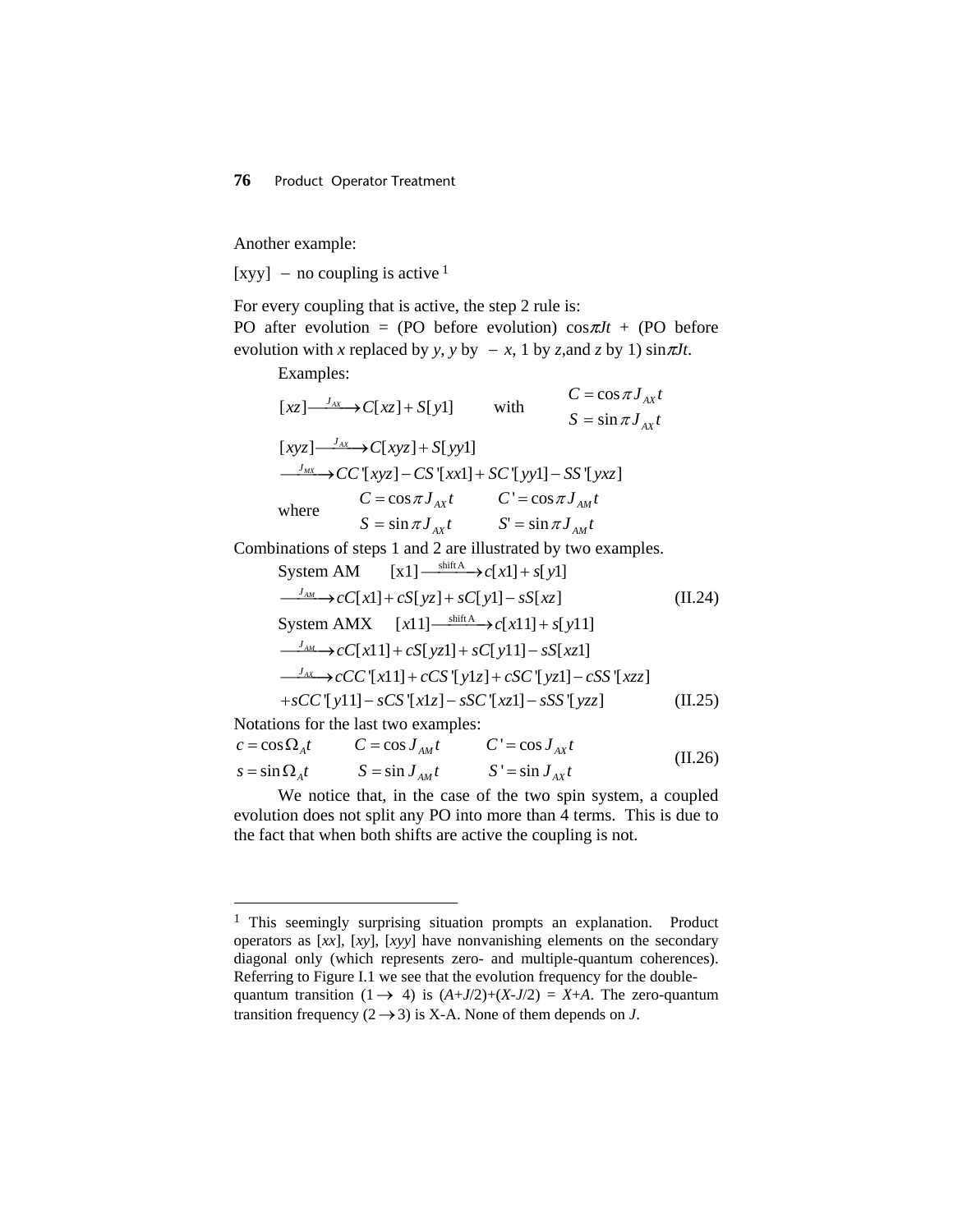### **8. REFOCUSING ROUTINES**

We have seen in the 2DHETCOR section that the 180*xC* pulse caused the decoupling of carbon from proton. In other words, the pulse applied in the middle of the evolution time *t*e, caused the second half to compensate for the coupling effect of the first half. We call this a "refocusing routine." The chemical shift evolution can also be refocused if the pulse is applied on the nucleus that evolves. The routine, as shown below, can be handled in the conventional way (evolution-pulse-evolution) but the partial results are fairly more complicated than the final result.



We suggest here an efficient calculation shortcut in which the entire evolution time,  $\Delta$ , can be placed either before or after the pulse (of course, this cannot be done in the actual sequence).



During the hypothetical delay,  $\Delta$ , the following rules apply:

a) Only shifts of the nuclei *not* affected by the 180<sup>°</sup> pulse are taken into account in the evolution  $\Delta$  since all other are refocused.

b) The coupling between two nuclei is active if both or none of them are affected by the 180<sup>o</sup> pulse.

The above rules are valid for systems of *m* spin 1/2 nuclei, part of which may be magnetically equivalent. The 180<sup>o</sup> rotation is supposed to occur about an axis in the *xy* plane (no off-resonance pulse). The phase of the pulse does not affect the validity of the rules but it must be conserved when, in our calculations, we move the pulse from the middle of the interval  $\Delta$  to one of its ends. The rules above are demonstrated in Appendix H.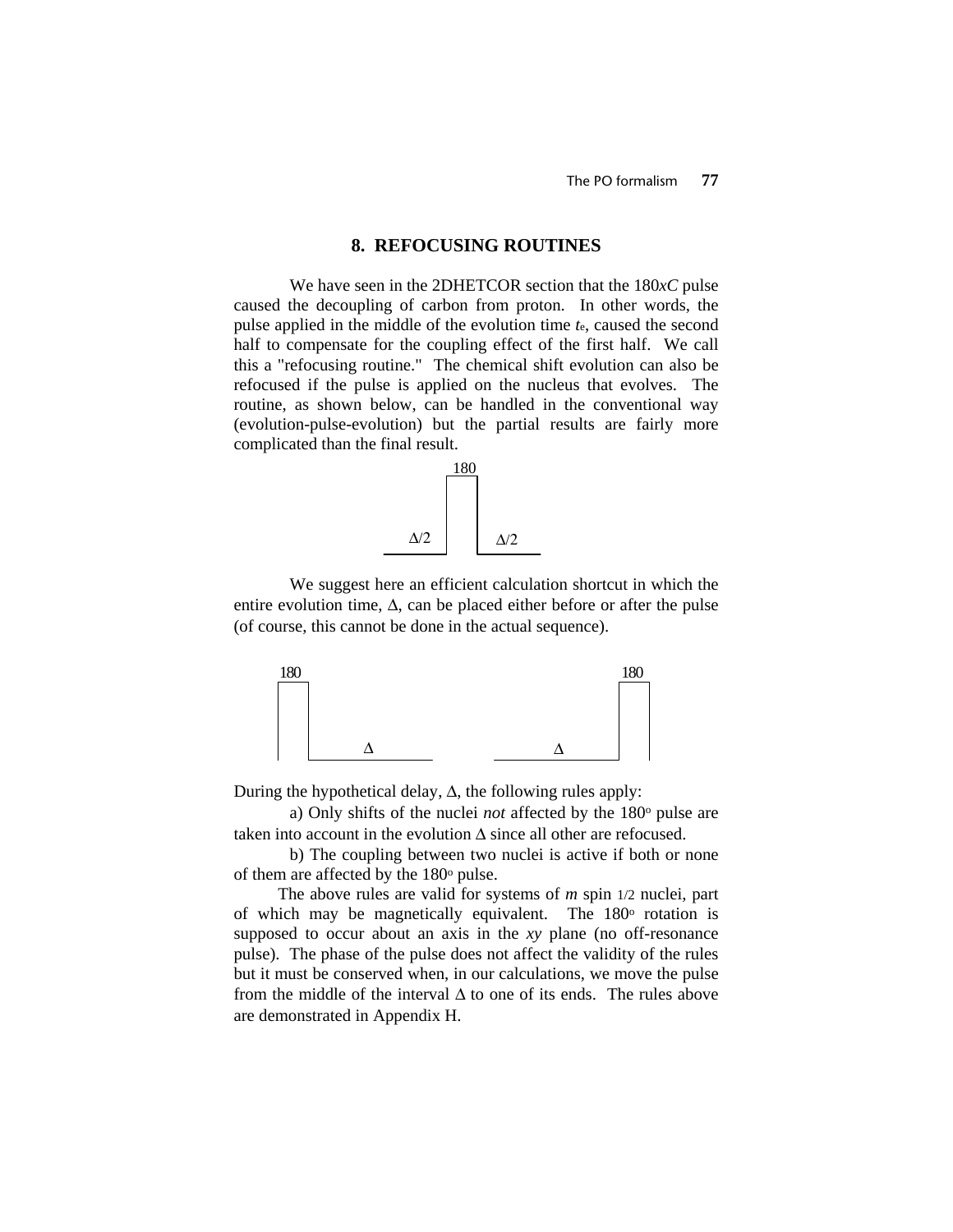## **78** Product Operator Treatment

We now compare the conventional calculation with the shortcut. For example, we assume that the density matrix at time  $t(n)$  is

$$
D(n) = p'[x1] + q'[1x]
$$

and it is followed by

$$
\Delta/2 - 180xA - \Delta/2
$$

In the conventional way, i.e., evolution − pulse − evolution, we start with the first evolution,  $\Delta/2$ .

$$
D(n) \xrightarrow{shift A} p'c[x1] + p's[y1] + q'[1x]
$$
  
\n
$$
\xrightarrow{shift X} p'c[x1] + p's[y1] + q'c'[1x] + q's'[1y]
$$
  
\n
$$
\xrightarrow{f} p'cC[x1] + p'cS[yz] + p'sC[y1] - p'sS[xz]
$$
  
\n
$$
+q'c'C[1x] + q'c'S[zy] + q's'C[1y] - q's'S[zx] = D(n+1)
$$

where

| $c = \cos \Omega_A \Delta/2$ | $c' = \cos \Omega_x \Delta/2$ | $C = \cos \pi J \Delta/2$ |
|------------------------------|-------------------------------|---------------------------|
| $s = \sin \Omega_A \Delta/2$ | $s' = \sin \Omega_x \Delta/2$ | $S = \sin \pi J \Delta/2$ |

The 180xA pulse affects only the first label in the POs (nucleus A), changing the sign of *y* and *z* and leaving *x* unchanged.

$$
D(n+1) \xrightarrow{180xA} p'cC[x1] - p'cS[yz] - p'sC[y1] - p'sS[xz]
$$
  
+q'c'C[1x] - q'c'S[zy] + q's'C[1y] + q's'S[zx] = D(n+2)

The second evolution  $\Delta/2$  is calculated as follows

$$
D(n+2) \xrightarrow{\text{shift } A} p'c^2C[x1] + p'csC[y1] - p'c^2S[yz] + p'csS[xz]
$$
  
\n
$$
-p'scC[y1] + p's^2C[x1] - p'scs[xz] - p's^2S[yz]
$$
  
\n
$$
+q'c'C[1x] - q'c'S[zy] + q's'C[1y] + q's'S[zx]
$$
  
\n
$$
\xrightarrow{\text{shift } X} p'c^2C[x1] + p'csC[y1] - p'c^2S[yz] + p'csS[xz]
$$
  
\n
$$
-p'scC[y1] + p's^2C[x1] - p'scS[xz] - p's^2S[yz]
$$
  
\n
$$
+q'c'^2C[1x] + q'c's'C[1y] - q'c'^2S[zy] + q'c's'S[zx]
$$
  
\n
$$
+q's'c'C[1y] - q's'^2C[1x] + q's'c'S[zx] + q's'^2S[zy] = D(\text{int})
$$

This is an intermediate result, since we still have to consider the effect of *J*-coupling. Before doing so, we combine the terms containing the